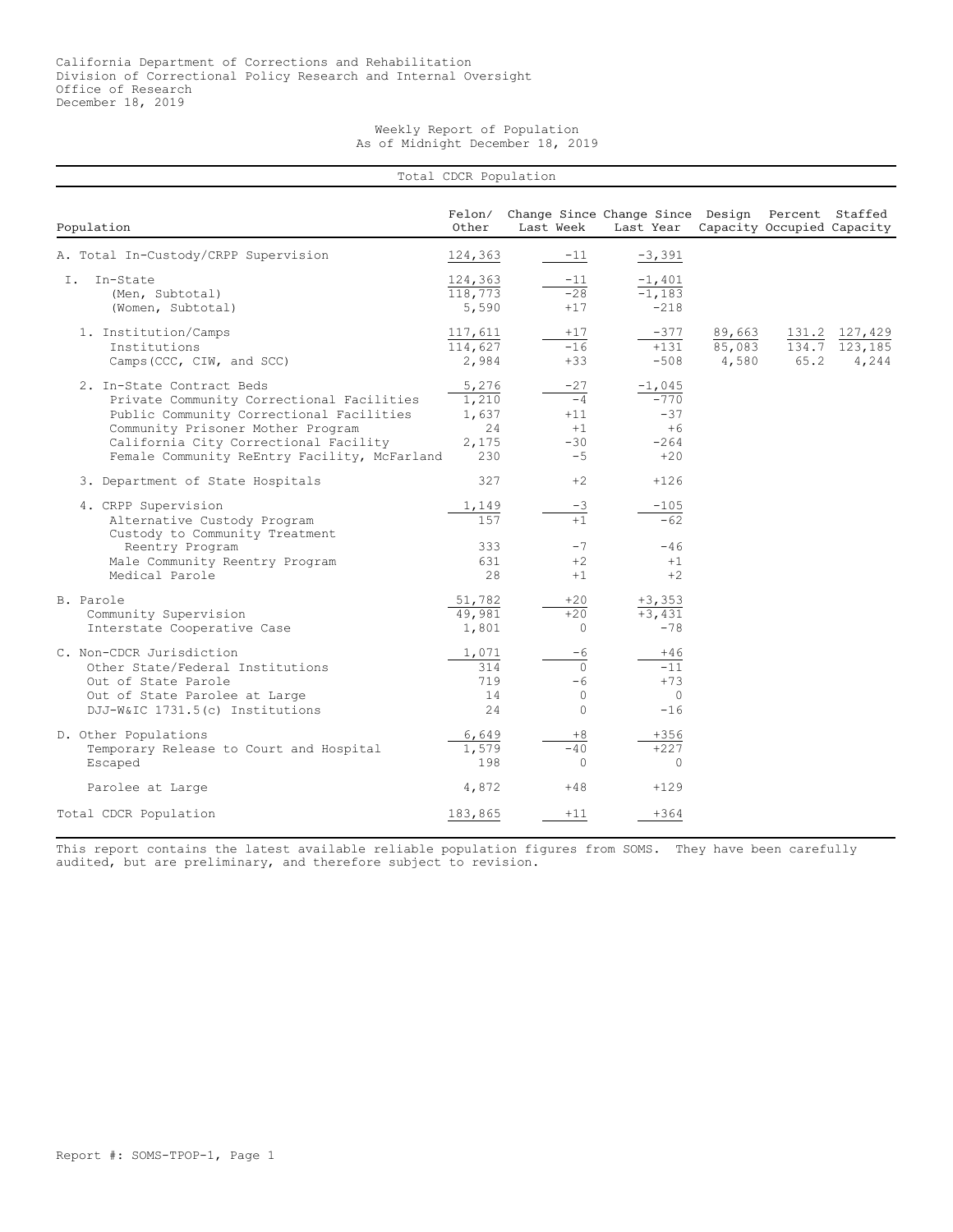Weekly Report of Population As of Midnight December 18, 2019

| Institutions                                         | Felon/<br>Other | Design<br>Capacity | Percent<br>Occupied | Staffed<br>Capacity |
|------------------------------------------------------|-----------------|--------------------|---------------------|---------------------|
|                                                      |                 |                    |                     |                     |
| Male Institutions                                    |                 |                    |                     |                     |
| Avenal State Prison (ASP)                            | 3,975           | 2,920              | 136.1               | 4,370               |
| Calipatria State Prison (CAL)                        | 3,236           | 2,308              | 140.2               | 3,333               |
| California Correctional Center (CCC)                 | 3,858           | 3,883              | 99.4                | 4,762               |
| California Correctional Institution (CCI)            | 3,708           | 2,783              | 133.2               | 4,120               |
| Centinela State Prison (CEN)                         | 3,576           | 2,308              | 154.9               | 3,333               |
| California Health Care Facility - Stockton (CHCF)    | 2,832           | 2,951              | 96.0                | 2,951               |
| California Institution for Men (CIM)                 | 3,567           | 2,976              | 119.9               | 4,186               |
| California Men's Colony (CMC)                        | 3,794           | 3,838              | 98.9                | 4,308               |
| California Medical Facility (CMF)                    | 2,516           | 2,361              | 106.6               | 2,847               |
| California State Prison, Corcoran (COR)              | 3,155           | 3,116              | 101.3               | 4,233               |
| California Rehabilitation Center (CRC)               | 3,592           | 2,491              | 144.2               | 3,210               |
| Correctional Training Facility (CTF)                 | 5,155           | 3,312              | 155.6               | 4,887               |
|                                                      |                 |                    |                     |                     |
| Chuckawalla Valley State Prison (CVSP)               | 2,764           | 1,738              | 159.0               | 2,478               |
| Deuel Vocational Institution (DVI)                   | 2,160           | 1,681              | 128.5               | 2,353               |
| Folsom State Prison (FOL)                            | 2,838           | 2,066              | 137.4               | 2,897               |
| High Desert State Prison (HDSP)                      | 3,150           | 2,324              | 135.5               | 3,361               |
| Ironwood State Prison (ISP)                          | 2,816           | 2,200              | 128.0               | 3,200               |
| Kern Valley State Prison (KVSP)                      | 3,599           | 2,448              | 147.0               | 3,522               |
| California State Prison, Los Angeles County (LAC)    | 3,180           | 2,300              | 138.3               | 3,300               |
| Mule Creek State Prison (MCSP)                       | 4,002           | 3,284              | 121.9               | 4,009               |
| North Kern State Prison (NKSP)                       | 4,271           | 2,694              | 158.5               | 3,911               |
| Pelican Bay State Prison (PBSP)                      | 2,579           | 2,380              | 108.4               | 3,265               |
| Pleasant Valley State Prison (PVSP)                  | 3,145           | 2,308              | 136.3               | 3,333               |
| RJ Donovan Correctional Facility (RJD)               | 3,907           | 2,992              | 130.6               | 3,942               |
|                                                      |                 |                    |                     |                     |
| California State Prison, Sacramento (SAC)            | 2,238           | 1,828              | 122.4               | 2,449               |
| California Substance Abuse Treatment Facility (SATF) | 5,326           | 3,424              | 155.5               | 5,111               |
| Sierra Conservation Center (SCC)                     | 4,368           | 3,836              | 113.9               | 4,570               |
| California State Prison, Solano (SOL)                | 4,394           | 2,610              | 168.4               | 3,882               |
| San Quentin State Prison (SQ)                        | 4,168           | 3,082              | 135.2               | 3,984               |
| Salinas Valley State Prison (SVSP)                   | 2,947           | 2,452              | 120.2               | 3,409               |
| Valley State Prison (VSP)                            | 2,953           | 1,980              | 149.1               | 2,954               |
| Wasco State Prison (WSP)                             | 4,881           | 2,984              | 163.6               | 4,351               |
| Male Total                                           | 112,650         | 85,858             | 131.2               | 116,821             |
|                                                      |                 |                    |                     |                     |
| Female Institutions                                  |                 |                    |                     |                     |
| Central California Women's Facility (CCWF)           | 2,871           | 2,004              | 143.3               | 2,964               |
| California Institution for Men (CIM)                 | 1               | 2,976              | 0.0                 | 1,964               |
| California Institution for Women (CIW)               | 1,655           | 1,398              | 118.4               | 1,877               |
| Folsom State Prison (FOL)                            | 433             | 403                | 107.4               | 530                 |
| San Quentin State Prison (SQ)                        | $\mathbf{1}$    | 3,082              | 0.0                 | 3,273               |
|                                                      |                 |                    |                     |                     |
| Female Total                                         | 4,961           | 3,805              | 130.4               | 10,608              |
|                                                      |                 |                    |                     |                     |
| Institution Total                                    | 117,611         | 89,663             | 131.2               | 127,429             |